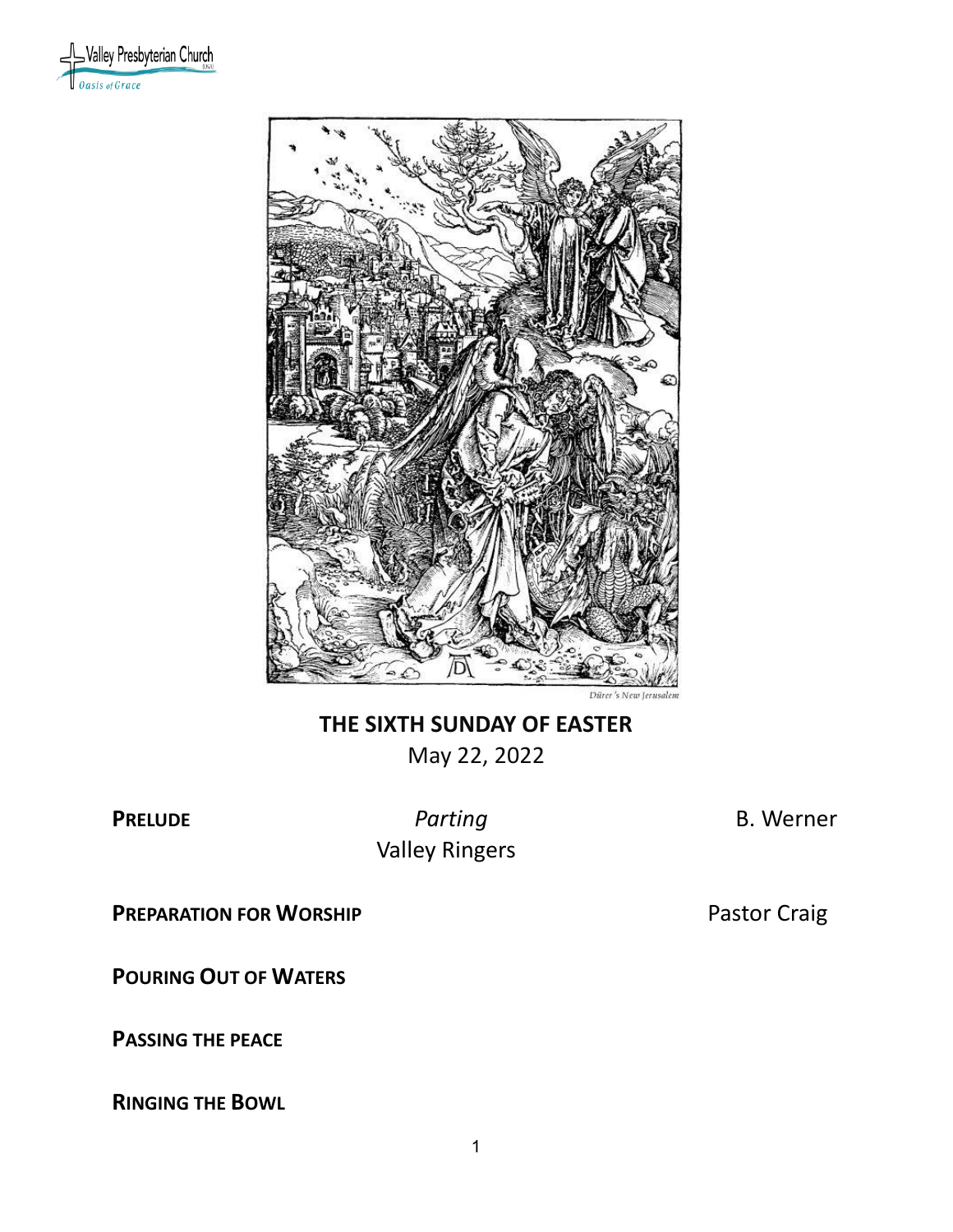

#### **CALL TO WORSHIP** John 14:23-31

One of his disciples asked Jesus: "LORD, how is it you will manifest yourself to us and not to the world?" Jesus answered, "If you love me, you will keep my word, and my Father will come to you and take you to make our home with him. He who does not love me does not keep my words; for the word which you hear is not mine, but the Father's who sent me. These things I have spoken to you while I am still with you, but the Counselor, the Holy Spirit, whom the Father will send in my name, he will teach you all things, and bring to your remembrance all that I have said to you. Peace I leave with you; my peace I give to you; not as the world gives do I give to you. Let not your hearts be troubled, neither let them be afraid. You heard me say to you, 'I go away, and I will come to you.' If you loved me you would have rejoiced, because I go to the Father; for the Father is greater than I. And now I have told you before it takes place, so that when it does take place, you may believe. I will no longer talk much with you, for the ruler of this world is coming. He has no power over me; but I do as the Father has commanded me, so that the world may know that I love the Father. Rise, let us go hence."

| <b><i><u>OPENING HYMN</u></i></b> | <b>Shall We Gather at the River</b> | 375 |
|-----------------------------------|-------------------------------------|-----|
|-----------------------------------|-------------------------------------|-----|

## **CALL TO PRAYER** John 14:6

"I am the way, the truth and the life, says the Lord. No one comes to the Father, except through me."

## **UNISON PRAYER OF CONFESSION**

**O GOD, you have prepared for those who love you joys beyond understanding. Pour into our hearts such love for you, that, loving you above all else, we may obtain your promises, which exceed all that we can desire. May we who in baptism die to sin, rise again to new life and find our place in your living body. May the new covenant sealed in your blood bring healing and reconciliation to this world. Calm all troubled**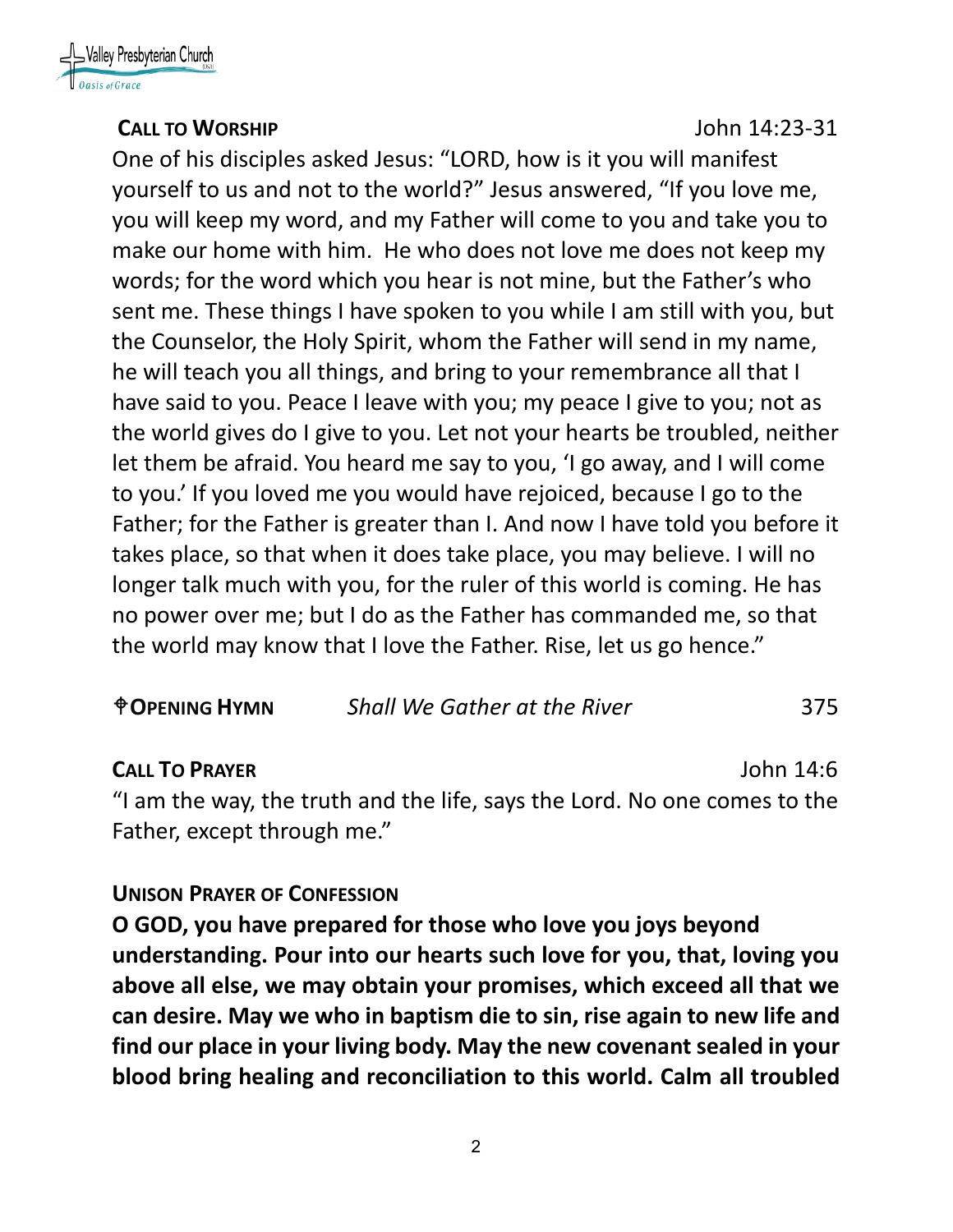

**hearts, dispel every fear. Keep us steadfast in love and faithful to your word, that we may always be your dwelling place. We pray this through Jesus Christ, firstborn from the dead.**

*(Silent prayer)* Amen

#### **ASSURANCE OF PARDON**

Jesus said: "I give you a new commandment, that you love one another. Just as I have loved you, you shall love one another. Brothers and Sisters, believe the good news of the Gospel: In Jesus Christ, we are forgiven!

#### **GLORIA PATRI** 581

Glory be to the Father, and to the Son, and to the Holy Ghost. as it was in the beginning, is now, and ever shall be, world without end. Amen, Amen.

**ANTHEM** *Revelation 19* J. Schrader

Hallelujah! Salvation and glory, Honor and power unto the Lord our God. For the Lord our God is mighty, And the Lord our God is omnipotent; The Lord, our God, He is wonderful.

All praises be to the King of Kings And the Lord of Lords, He is wonderful.

**PASTORAL PRAYER AND THE LORD'S PRAYER**

**Our Father who art in heaven, hallowed be thy name. Thy kingdom come, thy will be done, on earth as it is in heaven. Give us this day our daily bread; and forgive us our sins, as we forgive those who sin against us; and lead us not into temptation, but deliver us from evil. For thine is the kingdom and the power and the glory, forever. Amen.**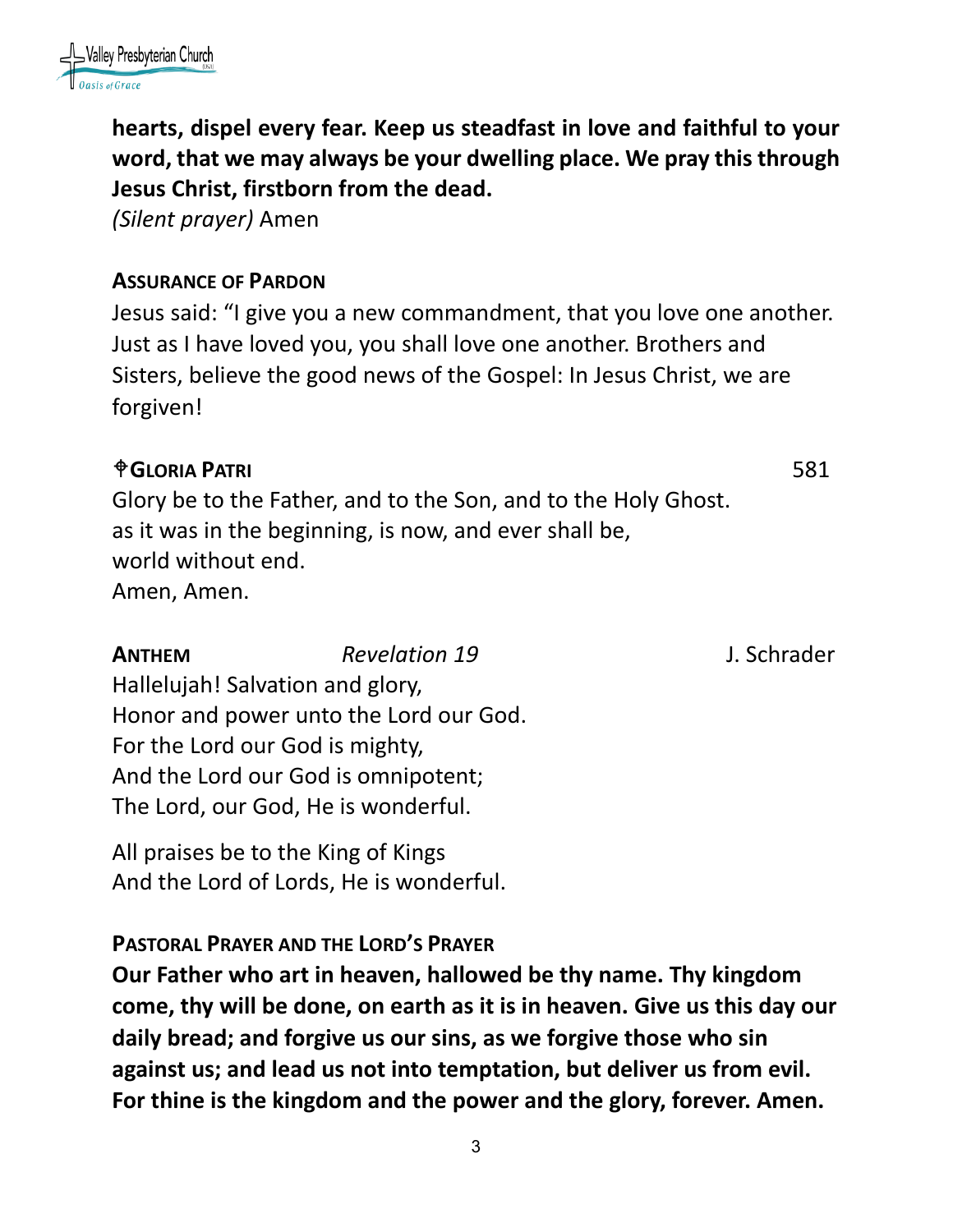

#### **CHORAL RESPONSE**

#### **CHILDREN'S TIME**

**SCRIPTURE** Revelation 21:10; 21:22—22:5

And he carried me away in the Spirit to a mountain great and high, and showed me the Holy City, Jerusalem, coming down out of heaven from God.

I did not see a temple in the city, because the Lord God Almighty and the Lamb are its temple. The city does not need the sun or the moon to shine on it, for the glory of God gives it light, and the Lamb is its lamp. The nations will walk by its light, and the kings of the earth will bring their splendor into it. On no day will its gates ever be shut, for there will be no night there. The glory and honor of the nations will be brought into it. Nothing impure will ever enter it, nor will anyone who does what is shameful or deceitful, but only those whose names are written in the Lamb's book of life.

Then the angel showed me the river of the water of life, as clear as crystal, flowing from the throne of God and of the Lamb down the middle of the great street of the city. On each side of the river stood the tree of life, bearing twelve crops of fruit, yielding its fruit every month. And the leaves of the tree are for the healing of the nations. No longer will there be any curse. The throne of God and of the Lamb will be in the city, and his servants will serve him. They will see his face, and his name will be on their foreheads. There will be no more night. They will not need the light of a lamp or the light of the sun, for the Lord God will give them light. And they will reign for ever and ever.

**SERMON "**A DIFFERENT REALITY"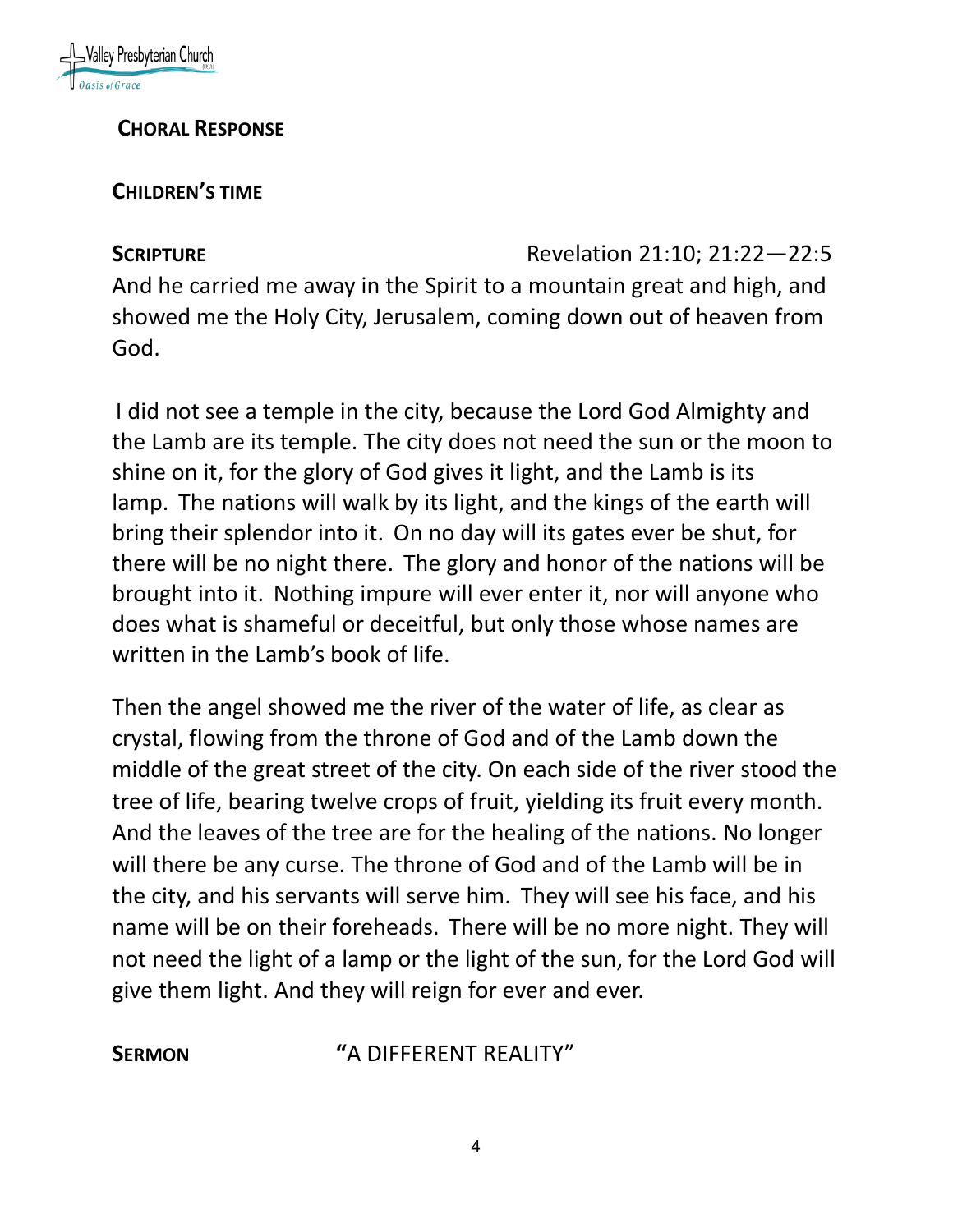

**AFFIRMATION OF FAITH** The Apostle's Creed 35 I believe in God, the Father almighty, maker of heaven and earth. And in Jesus Christ, his only Son, our Lord, who was conceived by the Holy Ghost, born of the Virgin Mary, suffered under Pontius Pilate, was crucified, died, and buried; he descended into hell. The third day he rose again from the dead. He ascended into heaven and sitteth at the right hand of God the Father Almighty from thence he shall come to judge the quick and the dead. I believe in the Holy Ghost, the holy catholic church, the communion of saints, the forgiveness of sins, the resurrection of the body, and the life everlasting. Amen.

| $\mathbf{H}$ YMN         | Rejoice! Rejoice, Believers | 362 |
|--------------------------|-----------------------------|-----|
| <b>CALL FOR OFFERING</b> |                             |     |

**OFFERTORY** *Joyfully Rejoice* T. Osman Valley Ringers

*\*If you haven't already done so, please print your name in the Fellowship Register.*

*\* If you have a special prayer request, please fill out the blue card in front of you and place it in the offertory. Our Pastors and the Prayer Ministry Team will pray for your request. There is also a box in the Narthex you may place it in as well.*

#### **DOXOLOGY** 606

Praise God, from whom all blessings flow; Praise him, all creatures here below; Praise him above, ye heavenly host; Praise Father, Son, and Holy Ghost. Amen.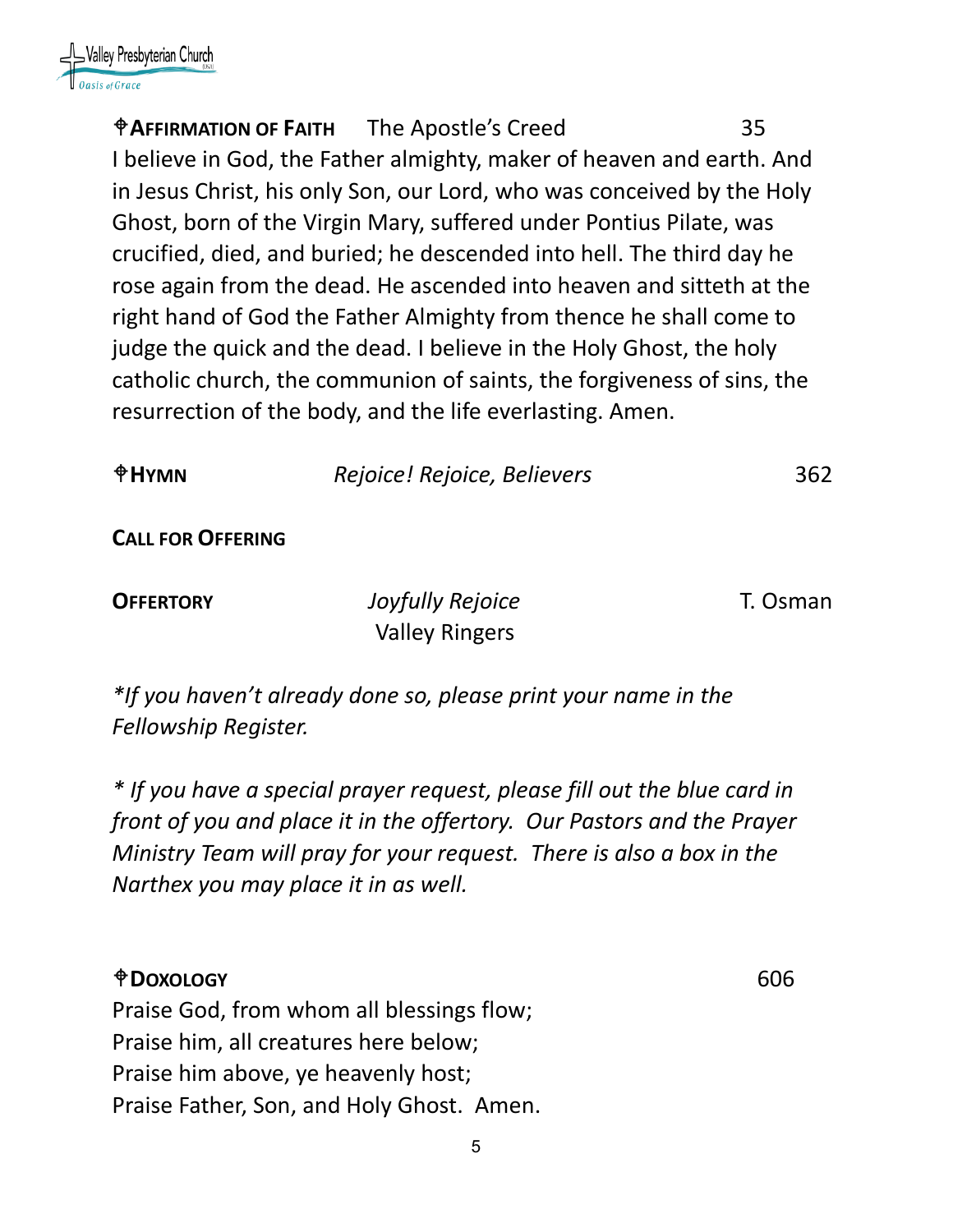

#### **PRAYER OF THANKSGIVING**

| <b><i><u>OHYMN</u></i></b> | Light Dawns on a Weary World | 79 |
|----------------------------|------------------------------|----|
|                            |                              |    |

**CHARGE AND BENEDICTION**

**CONGREGATIONAL RESPONSE** *Because He Lives* Because he lives, I can face tomorrow, Because he lives, all fear is gone; Because I know, he holds the future, And life is worth the living, Just because he lives!

| <b><i><u>OPOSTLUDE</u></i></b> | O Sons and Daughters | Arr. G. Young |
|--------------------------------|----------------------|---------------|
|                                |                      |               |

## **All those who are able, please stand**

……………………………………………………………………………………………………..

**All Worship Services are available for replay on our website.** 

[www.valleypres.net](http://www.valleypres.net/)

#### **Flowers for the Sanctuary Provided by**:

John and Barbara Bentley

#### **Please remember those hospitalized or in rehabilitation:**

Bonnie Wollin, Barb Case.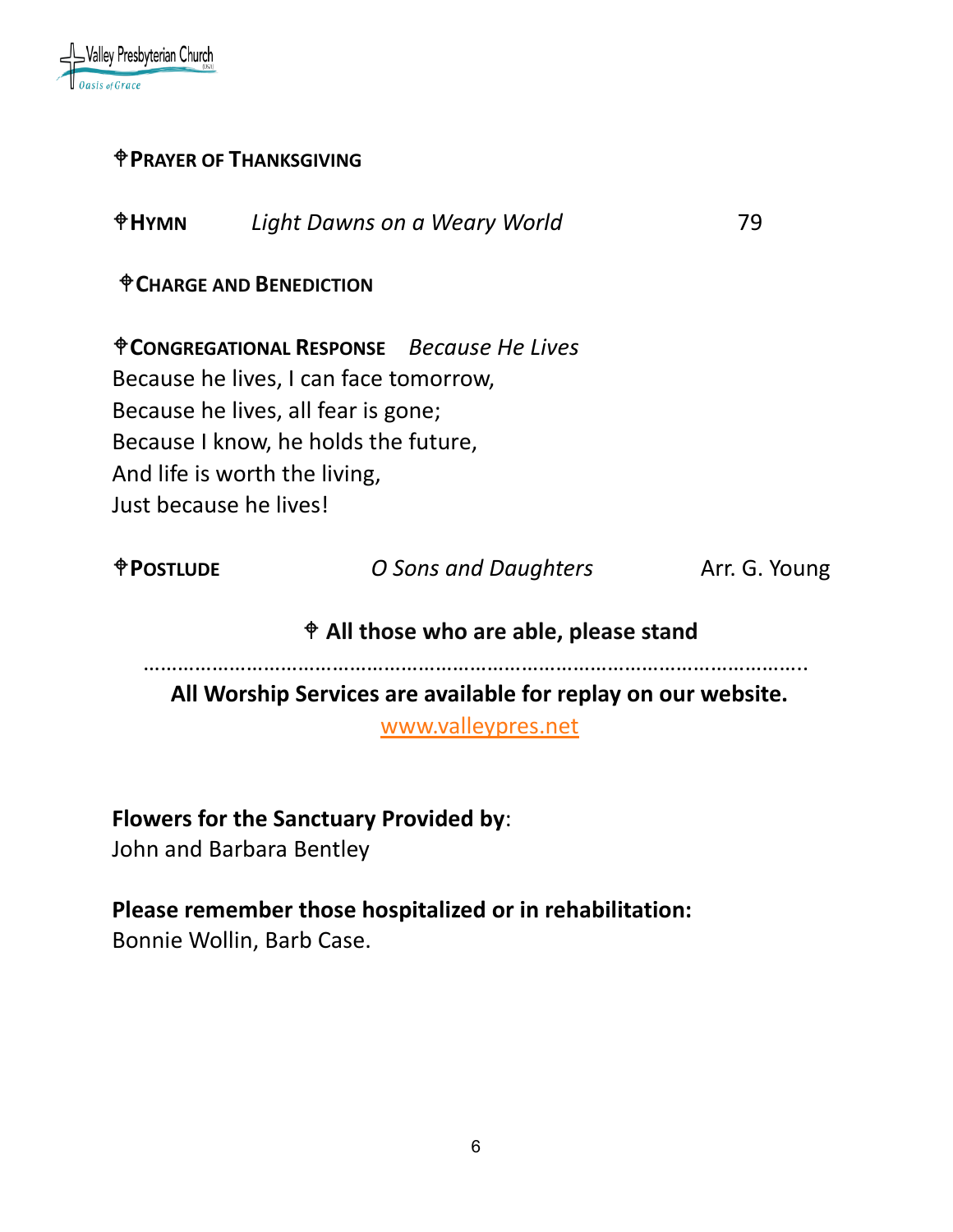

**WELCOME** to all who enter this place. Drink deeply of the living waters of God's grace as we worship together in spirit.

**VISITORS:** Consider yourself at home while you are here! Please enjoy a cup of coffee, lemonade and a cookie while visiting the Visitor's Table in Fellowship Hall after the church worship service. You can pick up a Visitor's Information Packet at the Visitor's Table or the Welcome Centers. If you would like to receive more information about us, visit us at [valleypres.net](http://valleypres.net/) where you can sign up for our daily email blasts and monthly newsletter.

Children are invited to worship in the sanctuary then attend Sunday School after Children's Time.

|                                      |                                                          | VPC Financial - Attendance / On-Line Viewing Metrics   |       |
|--------------------------------------|----------------------------------------------------------|--------------------------------------------------------|-------|
| Monthly Giving Support Contributions |                                                          | Weekly Attendance / Viewing                            |       |
| April-2022                           |                                                          | Through Week #20 (5/15/2022)                           |       |
| Monthly Giving Support               | 70,220                                                   | Weekly Attendance Sanctuary                            | 163   |
| Monthly Giving Budget                | 70,443                                                   | * YTD 2022 Attendance Sanctuary                        | 5,373 |
| *YTD Giving Support                  | 287,440                                                  | ** Weekly Viewing On-Line                              | 155   |
| *YTD Giving Budget                   | 345,408                                                  | ** YTD 2022 Viewing On-Line                            | 3,719 |
|                                      |                                                          | * YTD 2022 Attendance / On-Line                        | 9,092 |
|                                      |                                                          | * YTD 2021 Attendance Sanctuary                        | 2,690 |
|                                      | * YTD = Year to Date                                     | ** Number of on-line devices tuned into Sunday service |       |
|                                      | D. Brooks - VPC treasurer - dxb38@cox.net - 520-399-3959 | 2022 Per Capita is \$41.50 per member                  |       |

We are glad you have joined us today.

# **UPCOMING THIS WEEK:** (*Pastor Diane is on vacation this week)*

#### **Monday, May 23**

- 9:00 am Parkinson's Chair Exercises
- 10:00 am Fellowship Committee
- 2:00 pm Valley Readers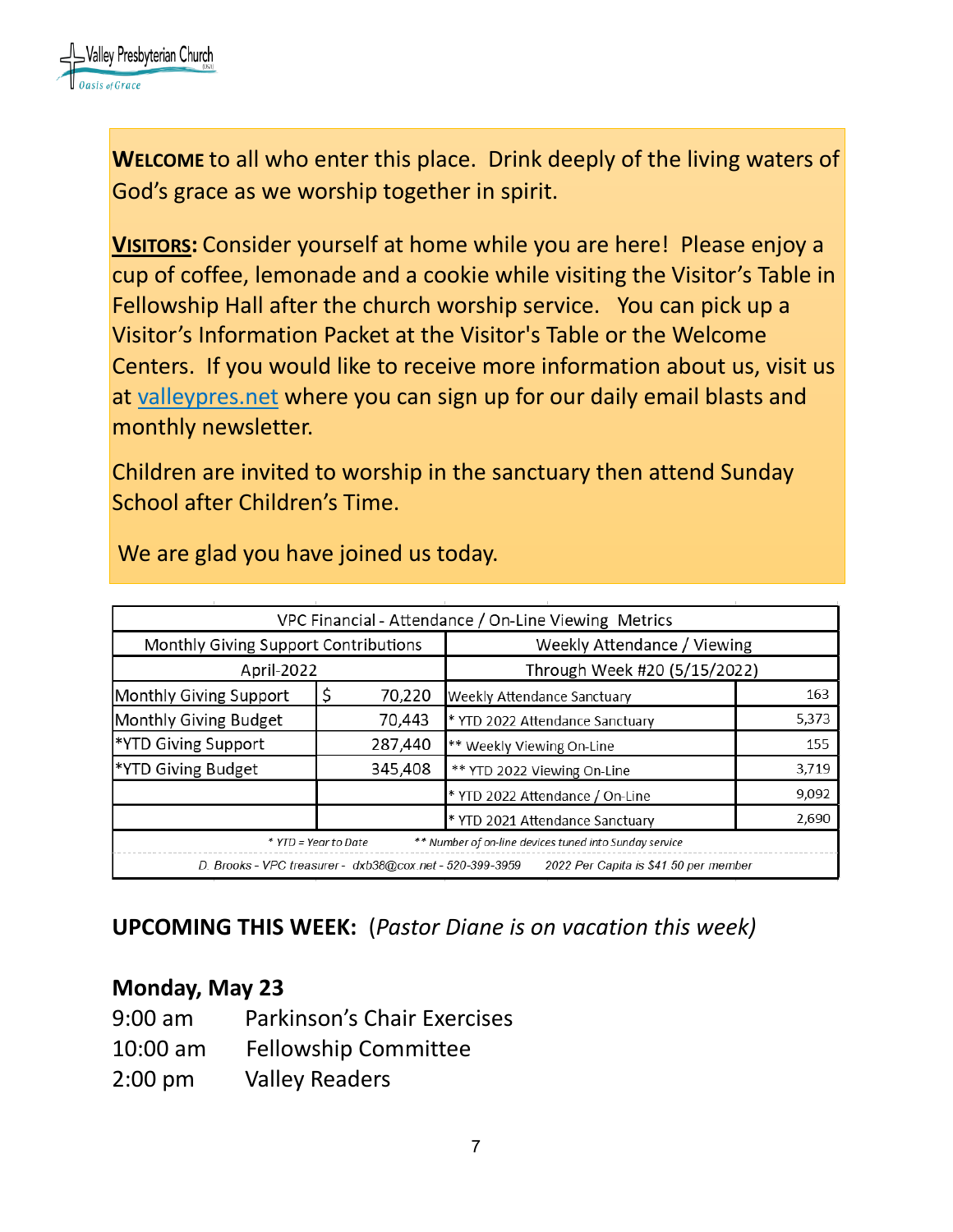

## **Tuesday, May 24**

| $9:00$ am | <b>Cardio Drumming</b> |
|-----------|------------------------|
| $9:30$ am | <b>Prayer Ministry</b> |

### **Wednesday, May 25**

| $9:00$ am  | Parkinson's Chair Exercises        |
|------------|------------------------------------|
| $10:00$ am | Chair Exercise with Mia Lee Cooper |
| $10:00$ am | <b>Ministry of Presence</b>        |
| $3:15$ pm  | <b>Choir Rehearsal</b>             |

### **Thursday, May 26**

| All Day   | Paving & Striping Parking Lot-No Access       |
|-----------|-----------------------------------------------|
|           | <b>Church Closed</b> (Admins will be working) |
| $8:30$ am | Session Meeting (via Zoom only)               |

## **Friday, May 27**

| All Day | Paving & Striping Parking Lot.                |
|---------|-----------------------------------------------|
|         | <b>Church Closed (Admins will be working)</b> |

#### **Saturday, May 28**

All Day Paving & Striping Parking lot  **Church Closed** 

#### **Sunday, May 29**

- 9:30 am Children's Worship
- 9:30 am Worship Service

### **Monday, May 30**

9:00 a.m. Memorial Day Event Staff will not be working.